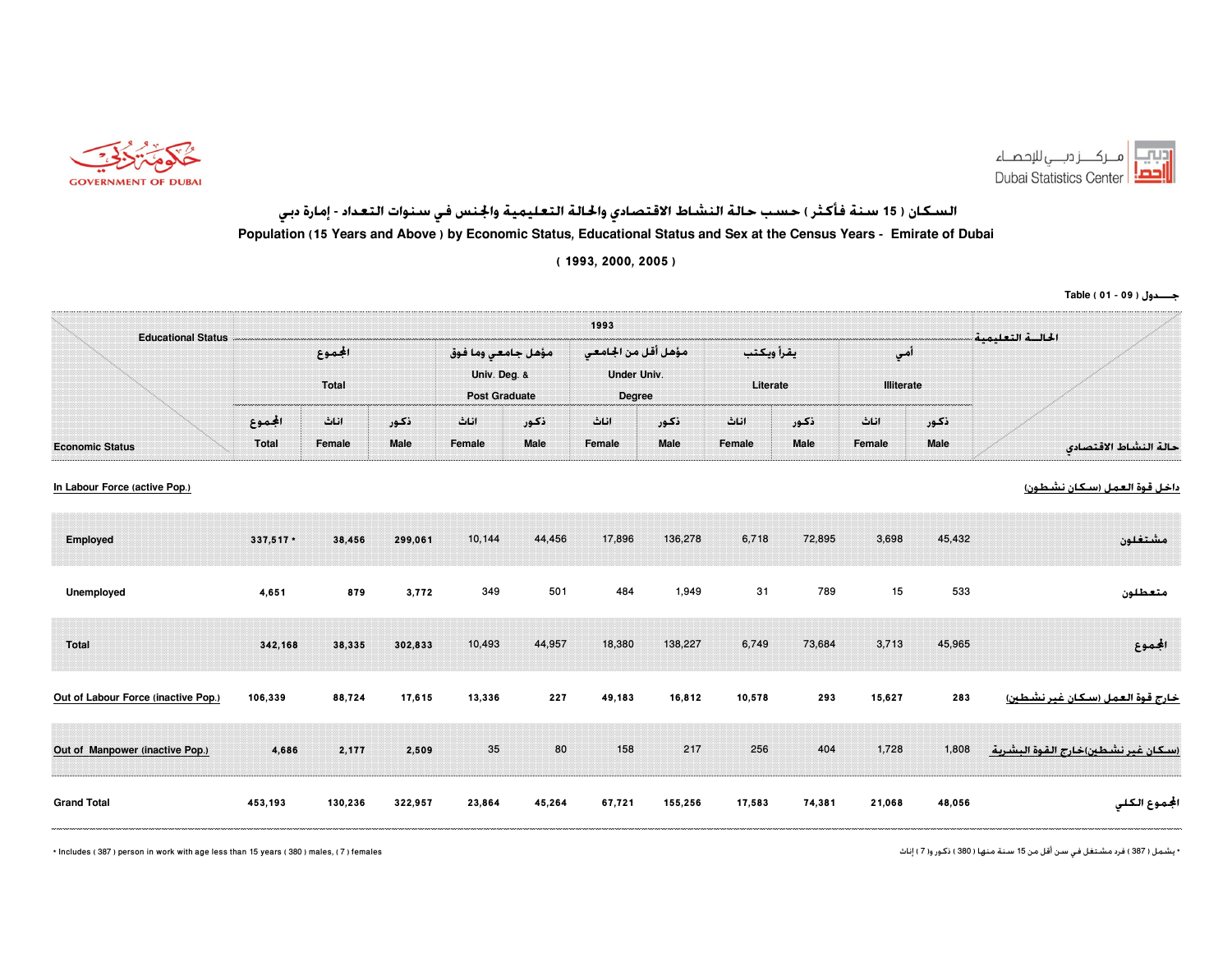## Cont'd Table ( 01 - 09 ) جـــدول تــابع

| <b>Educational Status</b>              |                        |                | الحالية التعليمية   |                                                            |              |                                                            |                     |                        |              |                          |              |                                                  |
|----------------------------------------|------------------------|----------------|---------------------|------------------------------------------------------------|--------------|------------------------------------------------------------|---------------------|------------------------|--------------|--------------------------|--------------|--------------------------------------------------|
| <b>Economic Status</b>                 | الجموع<br><b>Total</b> |                |                     | مؤهل جامعي وما فوق<br>Univ. Deg. &<br><b>Post Graduate</b> |              | مؤهل أقل من الجامعي<br><b>Under Univ.</b><br><b>Degree</b> |                     | يقرأ ويكتب<br>Literate |              | أمي<br><b>Illiterate</b> |              |                                                  |
|                                        | الجموع<br><b>Total</b> | اناث<br>Female | ذكور<br><b>Male</b> | اناث<br>Female                                             | ذكور<br>Male | اناث<br>Female                                             | ذكور<br><b>Male</b> | اناث<br>Female         | ذكور<br>Male | اناث<br>Female           | ذكور<br>Male | حالة النشاط الاقتصادى                            |
| In Labour Force (active Pop.)          |                        |                |                     |                                                            |              |                                                            |                     |                        |              |                          |              | <u>داخل قوة العمل (سكان نشطون)</u>               |
| Employed                               | 560,077                | 62,165         | 497,912             | 20,375                                                     | 86,053       | 28,260                                                     | 268,740             | 9,946                  | 91,577       | 3,584                    | 51,542       | مشتغلون                                          |
| Unemployed                             | 9,641                  | 2,846          | 6,795               | 1,260                                                      | 1,109        | 1,495                                                      | 4,085               | 53                     | 996          | 38                       | 605          | متعطلون                                          |
| <b>Total</b>                           | 569,718                | 65,011         | 504,707             | 21,635                                                     | 87,162       | 29,755                                                     | 272,825             | 9,999                  | 92,573       | 3,622                    | 52,147       | الجموع                                           |
| Out of Labour Force<br>(inactive Pop.) | 136,461                | 111,994        | 24,467              | 22,690                                                     | 146          | 68,753                                                     | 23,704              | 10,019                 | 272          | 10,532                   | 345          | <u>خارج قوة العمل</u><br><u>(سكان غير نشطين)</u> |
| Out of Manpower(inactive Pop.)         | 3,918                  | 1,524          | 2,394               | 16                                                         | 81           | 102                                                        | 319                 | 192                    | 494          | 1,214                    | 1,500        | خارج القوة البشرية(سكان غير نشطين)               |
| <b>Grand Total</b>                     | 710,097                | 178,529        | 531,568             | 44,341                                                     | 87,389       | 98,610                                                     | 296,848             | 20,210                 | 93,339       | 15,368                   | 53,992       | الجموع الكلي                                     |